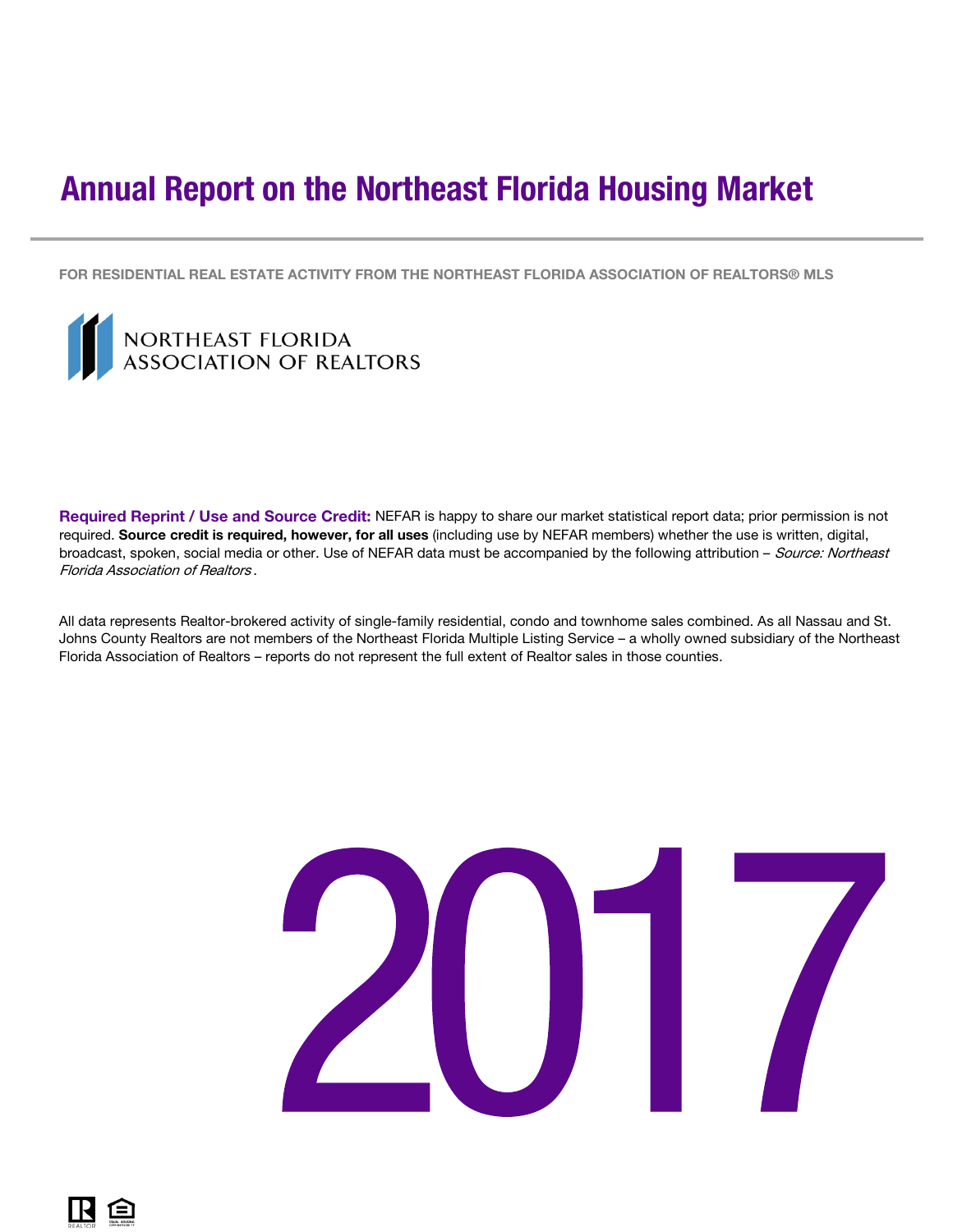### 2017 Annual Report on the Northeast Florida Housing Market

FOR RESIDENTIAL REAL ESTATE ACTIVITY FROM THE NORTHEAST FLORIDA ASSOCIATION OF REALTORS® MLS



**There** is an ongoing and undeniable national housing shortage. Year-over-year inventory levels have been down in most markets for several years now, and that trend is expected to persist in 2018. Consumers are still purchasing for the first time and relocating to other, presumably more ideal homes.

Having the financial ability to make a move clearly seems feasible to many eager buyers amidst a healthy economy, whether life events such as marriage, children, employment change or desirable downsizing is the reason for moving.

There are further positive signs on the horizon, as builder confidence has improved and construction job gains are measurably higher. It will still take more effort than a lone year can provide for building activity to reach a needed level for inventory balance, but a step in the right direction is welcome.

More sellers should feel ready and willing to list in 2018. Economic indicators such as unemployment rates and consumer confidence are in an improved state, and sellers currently hold the keys in the buyer-seller relationship. This does not mean that sellers can set their price and watch the offers roll in. On the contrary, buyers will be poised to test prevailing price points, particularly in markets where home price increases are outpacing wage growth and in light of the fact that mortgage rates are expected to increase further in 2018.

**Sales:** Pending sales increased 5.0 percent, landing at 29,137 to close out the year. Closed sales increased 2.5 percent to complete the year at 28,824.

**Listings:** Year-over-year, the number of homes available for sale was lower by 19.4 percent. There were 7,062 active listings at the end of 2017. New listings increased by 1.0 percent to finish the year at 36,615. Home supply was once again lower than desired in 2017.

Lender-Mediated Properties: The foreclosure market has dwindled from its peak several years ago. In 2017, the percentage of closed sales that were either foreclosure or short sale decreased by 44.3 percent to end the year at 8.9 percent of the market.

**New Construction:** New home building has improved across the country but is not yet at a level to help sustain a balanced market. Locally, new construction market share was at 16.0 percent for the entire MLS, while months of supply finished 2017 at 4.3 months. While previously owned homes have seen months of supply drop from 5.9 to 2.6 months over the last five years, new construction supply has held steady between 4.2 and 4.8 months.

**Prices:** Home prices were up compared to last year. The overall median sales price increased 10.3 percent to \$205,000 for the year. Prices are expected to rise at a slow rate in 2018. Single Family homes were up 9.0 percent compared to last year, and Townhouse-Condo homes were up 9.8 percent.

The historic tax reforms due to make their mark in 2018 will have varying effects across the nation. High-priced coastal markets may feel the changes stronger than the middle of the country. And some potential buyers may see the changes as providing less of an investment benefit for homeowners.

Some observers warn that there might be enough lack of incentives to stifle homeownership, which is already near 50 year lows. Policymakers claim that the reforms will help boost economic activity and profitability. Whichever direction we ultimately turn, the next year appears to offer a dalliance with balance intended to intrigue both sides of the transaction toward a common middle ground.

For those who have their minds made up to buy a home in 2018, it will likely be a competitive ride. The trend has widely been toward fewer days on market and fewer months of supply, indicating strong demand despite higher prices and low inventory. This could prove tricky for first-time home buyers, especially for those who are impacted by student loan debt, content to rent or among the more than 15 percent of adult children still living at home. In a landscape rife with new variables, residential real estate is certainly poised to offer an interesting and active year ahead.

### Table of Contents

- 3 Quick Facts
- **5** Property Type Review
- 6 Distressed Homes Review
- 7 New Construction Review
- 8 Area Overviews
- 9 Area Historical Median Prices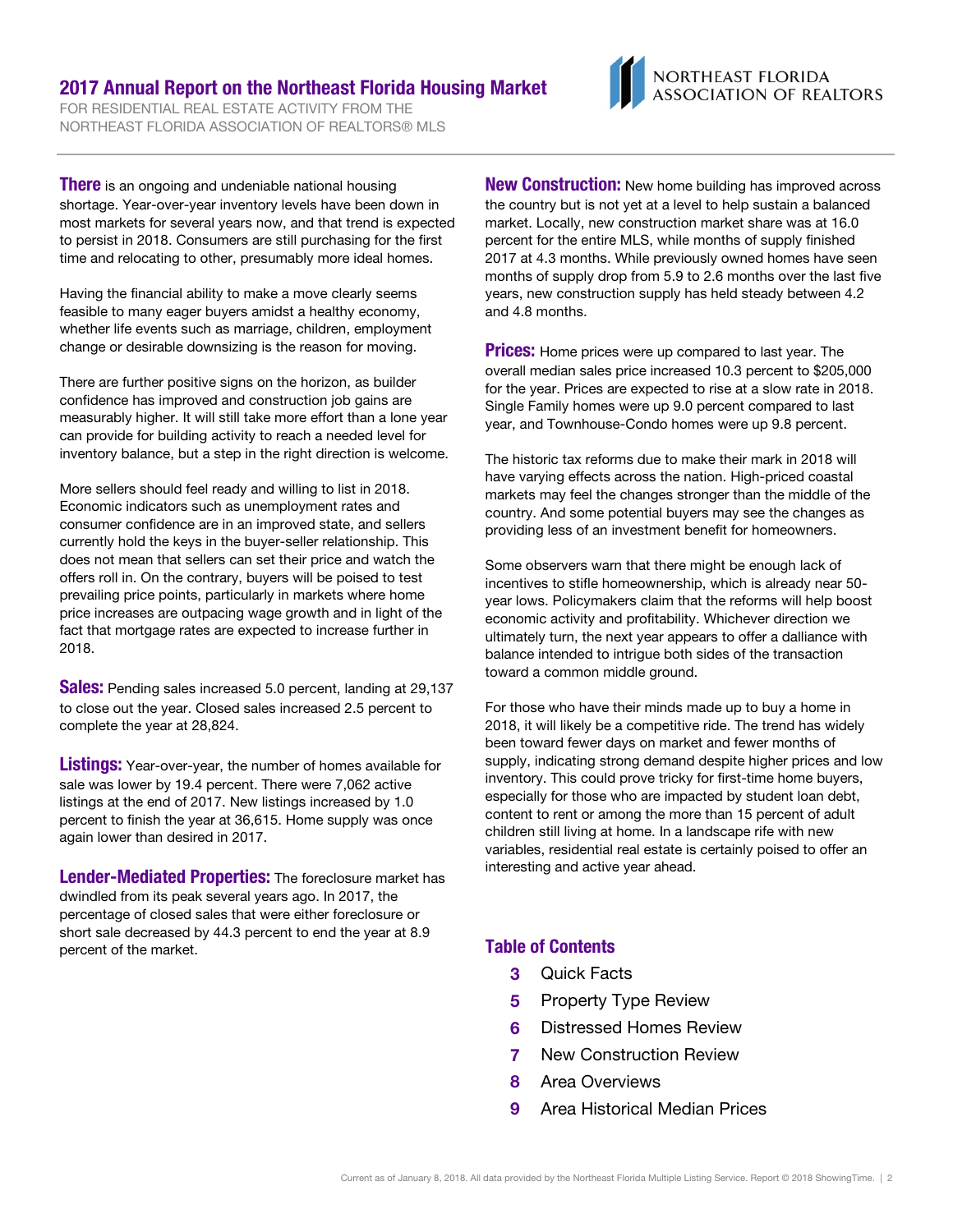



### Top 5 Areas: Change in New Listings from 2016

| Green Cove Springs: Region 16                           | $+18.7%$ |
|---------------------------------------------------------|----------|
| St. Johns County - SE: Region 33                        | $+15.6%$ |
| St. Johns County - NE: Region 31                        | $+11.5%$ |
| Jacksonville Beach: Region 21                           | $+10.9%$ |
| Atlantic Beach: Region 23                               | $+6.3%$  |
| <b>Bottom 5 Areas: Change in New Listings from 2016</b> |          |
| Orange Park: Region 13                                  | $-7.6%$  |
| Putnam County - South: Region 58                        | $-8.2%$  |
| Neptune Beach: Region 22                                | $-11.4%$ |
| Riverside / Avondale / Ortega: Region 03                | $-15.6%$ |



| <b>Baker County</b>                                                       | $+28.3%$ | St. Johns County - SW: Region 34                          |
|---------------------------------------------------------------------------|----------|-----------------------------------------------------------|
| Keystone Heights Vicinity: Region 15                                      | $+22.2%$ | St. Johns County - NW: Region 30                          |
| Springfield / Dwntwn / Paxon / Trout River S / Dwntwn J'ville - E: Rgn 07 | $+12.3%$ | Atlantic Beach: Region 23                                 |
| Green Cove Springs: Region 16                                             | $+8.5%$  | St. Johns County - SE: Region 33                          |
| Ponte Vedra Bch / S Ponte Vedra Bch / Vilano Bch / Palm Vly: Rgn 26       | $+8.3%$  | St. Johns County                                          |
| <b>Bottom 5 Areas: Change in Closed Sales from 2016</b>                   |          | <b>Bottom 5 Areas: Change in Homes for Sale from 2016</b> |
| St. Johns County - St. Augustine Area - East of US 1: Region 32           | $-7.6%$  | Arlington / Fort Caroline: Region 04                      |
| Riverside / Avondale / Ortega: Region 03                                  | $-10.2%$ | Putnam County - West: Region 57                           |
| Putnam County - South: Region 58                                          | $-13.7%$ | Orange Park: Region 13                                    |
| St. Johns County - SW: Region 34                                          | - 18.1%  | Neptune Beach: Region 22                                  |
| Marietta / Whitehouse / Baldwin / Garden St / Dinsmore: Region 08         | - 27.3%  | <b>Baker County</b>                                       |
|                                                                           |          |                                                           |

### New Listings **Pending Sales**



### Top 5 Areas: Change in Pending Sales from 2016

| Green Cove Springs: Region 16                                     | $+18.7%$ | <b>Baker County</b>                                                       | $+33.3%$ |
|-------------------------------------------------------------------|----------|---------------------------------------------------------------------------|----------|
| St. Johns County - SE: Region 33                                  | + 15.6%  | Keystone Heights Vicinity: Region 15                                      | $+26.9%$ |
| St. Johns County - NE: Region 31                                  | $+11.5%$ | Green Cove Springs: Region 16                                             | $+25.9%$ |
| Jacksonville Beach: Region 21                                     | $+10.9%$ | Atlantic Beach: Region 23                                                 | $+16.8%$ |
| Atlantic Beach: Region 23                                         | $+6.3%$  | Springfield / Dwntwn / Paxon / Trout River S / Dwntwn J'ville - E: Rgn 07 | $+13.5%$ |
| <b>Bottom 5 Areas: Change in New Listings from 2016</b>           |          | <b>Bottom 5 Areas: Change in Pending Sales from 2016</b>                  |          |
| Orange Park: Region 13                                            | - 7.6%   | West Jacksonville: Region 06                                              | - 3.3%   |
| Putnam County - South: Region 58                                  | - 8.2%   | St. Johns County - SW: Region 34                                          | - 9.6%   |
| Neptune Beach: Region 22                                          | - 11.4%  | Riverside / Avondale / Ortega: Region 03                                  | $-14.2%$ |
| Riverside / Avondale / Ortega: Region 03                          | - 15.6%  | Putnam County - South: Region 58                                          | $-15.2%$ |
| Marietta / Whitehouse / Baldwin / Garden St / Dinsmore: Region 08 | - 27.9%  | Marietta / Whitehouse / Baldwin / Garden St / Dinsmore: Region 08         | $-29.2%$ |

### **Closed Sales Inventory of Homes for Sale**

At the end of the year.



### Top 5 Areas: Change in Closed Sales from 2016 Top 5 Areas: Change in Homes for Sale from 2016

| <b>Baker County</b>                                                       | $+28.3%$ | St. Johns County - SW: Region 34                          | $+30.0%$ |
|---------------------------------------------------------------------------|----------|-----------------------------------------------------------|----------|
| Keystone Heights Vicinity: Region 15                                      | $+22.2%$ | St. Johns County - NW: Region 30                          | $+8.8%$  |
| Springfield / Dwntwn / Paxon / Trout River S / Dwntwn J'ville - E: Rgn 07 | + 12.3%  | Atlantic Beach: Region 23                                 | $+1.7%$  |
| Green Cove Springs: Region 16                                             | $+8.5%$  | St. Johns County - SE: Region 33                          | $+1.6%$  |
| Ponte Vedra Bch / S Ponte Vedra Bch / Vilano Bch / Palm Vly: Rqn 26       | $+8.3%$  | St. Johns County                                          | $+0.7%$  |
| <b>Bottom 5 Areas: Change in Closed Sales from 2016</b>                   |          | <b>Bottom 5 Areas: Change in Homes for Sale from 2016</b> |          |
| St. Johns County - St. Augustine Area - East of US 1: Region 32           | - 7.6%   | Arlington / Fort Caroline: Region 04                      | $-36.7%$ |
| Riverside / Avondale / Ortega: Region 03                                  | - 10.2%  | Putnam County - West: Region 57                           | $-37.1%$ |
| Putnam County - South: Region 58                                          | - 13.7%  | Orange Park: Region 13                                    | $-39.9%$ |
| St. Johns County - SW: Region 34                                          | - 18.1%  | Neptune Beach: Region 22                                  | $-40.0%$ |
| Marietta / Whitehouse / Baldwin / Garden St / Dinsmore: Region 08         | - 27.3%  | <b>Baker County</b>                                       | $-52.3%$ |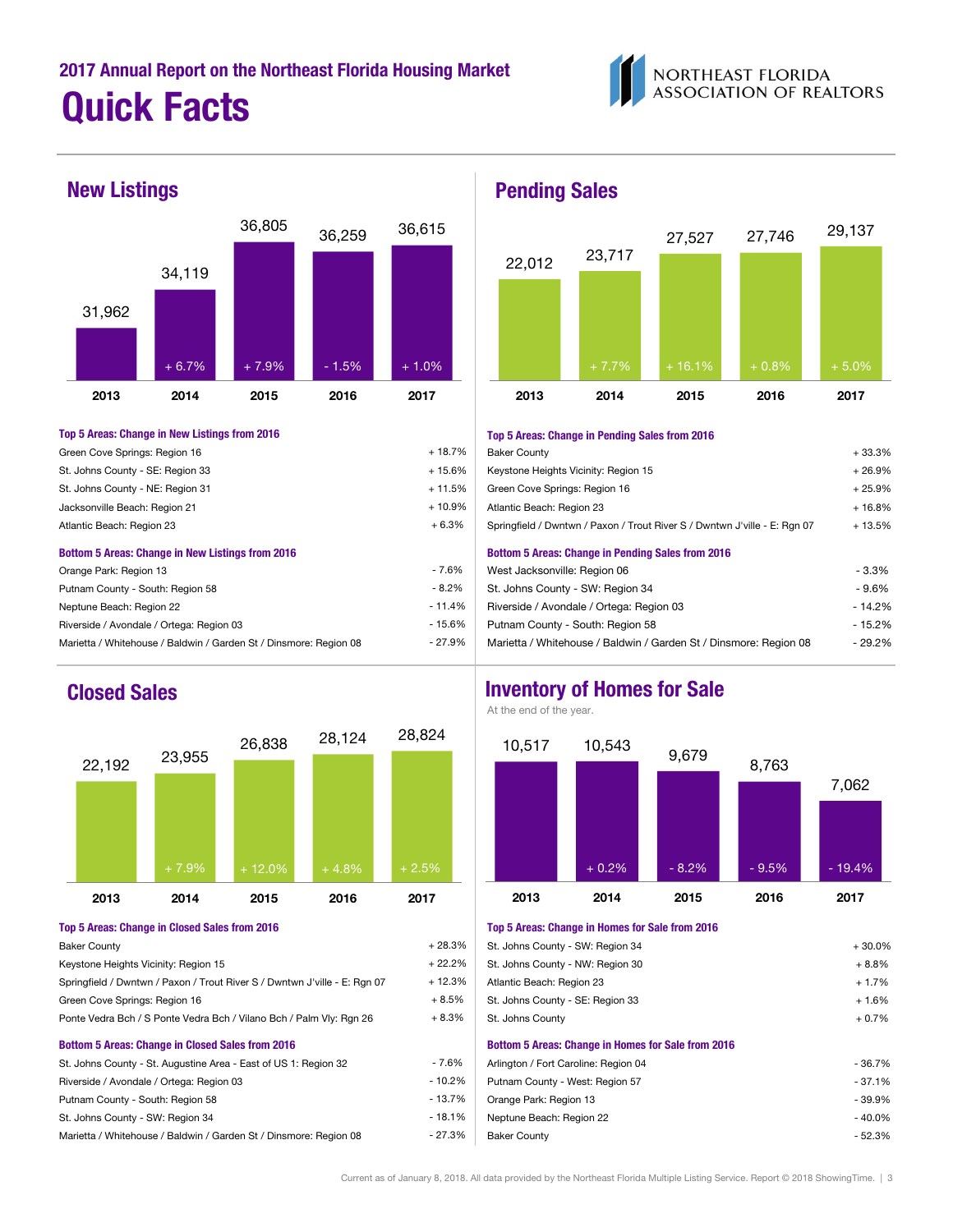



| NE St. Johns County - Ponte Vedra Beach North: Region 25                  | $+90.0\%$ | St. Johns County - SW: Region 34                            |
|---------------------------------------------------------------------------|-----------|-------------------------------------------------------------|
| St. Johns County - SW: Region 34                                          | $+60.7%$  | Springfield / Dwntwn / Paxon / Trout River S / Dwntwn J     |
| Springfield / Dwntwn / Paxon / Trout River S / Dwntwn J'ville - E: Rgn 07 | $+39.7%$  | Nassau County                                               |
| Putnam County - West: Region 57                                           | $+35.0%$  | Hyde Grove / Murray Hill / Lakeshore / Wesconnett: Rec      |
| Keystone Heights Vicinity: Region 15                                      | $+26.3%$  | St. Johns County - St. Augustine Area - East of US 1: Re    |
| Bottom 5 Areas: Change in Median Sales Price from 2016                    |           | <b>Bottom 5 Areas: Change in Avg. Sales Price from 2016</b> |
| Fleming Island Area: Region 12                                            | $+4.4%$   | Ponte Vedra / Nocatee (St. Johns County): Region 27         |
| Jacksonville - North: Region 09                                           | $+3.8\%$  | NE St. Johns County - Ponte Vedra Beach North: Regio        |
|                                                                           |           |                                                             |

| JACKSUNIVIIIE - INUNIII. FIEUIUN US                               | ⊤ ∪.∪ ∕⊍ |
|-------------------------------------------------------------------|----------|
| Ponte Vedra / Nocatee (St. Johns County): Region 27               | $+3.5%$  |
| Green Cove Springs: Region 16                                     | $-2.9%$  |
| Marietta / Whitehouse / Baldwin / Garden St / Dinsmore: Region 08 | $-3.7%$  |
|                                                                   |          |



| Ponte Vedra / Nocatee (St. Johns County): Region 27                       | $+24.2%$  | <b>Baker County</b>                                                  |
|---------------------------------------------------------------------------|-----------|----------------------------------------------------------------------|
| NE St. Johns County - Ponte Vedra Beach North: Region 25                  | $+12.0\%$ | Keystone Heights Vicinity: Region 15                                 |
| St. Johns County - NW: Region 30                                          | $+9.5%$   | Putnam County - South: Region 58                                     |
| Putnam County - West: Region 57                                           | $+8.1%$   | Putnam County NE: Region 56                                          |
| St. Johns County - St. Augustine Area - East of US 1: Region 32           | $+8.0\%$  | <b>Putnam County</b>                                                 |
| Bottom 5 Areas: Change in Days on Market from 2016                        |           | Bottom 5 Areas: Change in Pct. of Orig. Price Received from 2016     |
| Jacksonville Beach: Region 21                                             | - 16.5%   | Springfield / Dwntwn / Paxon / Trout River S / Dwntwn J'ville - E: R |
| Middleburg Vicinity: Region 14                                            | - 16.5%   | NE St. Johns County - Ponte Vedra Beach North: Region 25             |
| Springfield / Dwntwn / Paxon / Trout River S / Dwntwn J'ville - E: Rgn 07 | $-18.5%$  | Neptune Beach: Region 22                                             |

### Median Sales Price **Average Sales Price**



### Top 5 Areas: Change in Median Sales Price from 2016 Top 5 Areas: Change in Avg. Sales Price from 2016

| NE St. Johns County – Ponte Vedra Beach North: Region 25                  | $+90.0\%$ | St. Johns County - SW: Region 34                                          | $+32.7%$ |
|---------------------------------------------------------------------------|-----------|---------------------------------------------------------------------------|----------|
| St. Johns County - SW: Region 34                                          | $+60.7%$  | Springfield / Dwntwn / Paxon / Trout River S / Dwntwn J'ville - E: Rgn 07 | $+23.1%$ |
| Springfield / Dwntwn / Paxon / Trout River S / Dwntwn J'ville - E: Rgn 07 | $+39.7%$  | Nassau County                                                             | $+21.1%$ |
| Putnam County - West: Region 57                                           | $+35.0%$  | Hyde Grove / Murray Hill / Lakeshore / Wesconnett: Region 05              | $+19.3%$ |
| Keystone Heights Vicinity: Region 15                                      | $+26.3%$  | St. Johns County - St. Augustine Area - East of US 1: Region 32           | $+17.3%$ |
| Bottom 5 Areas: Change in Median Sales Price from 2016                    |           | Bottom 5 Areas: Change in Avg. Sales Price from 2016                      |          |
| Fleming Island Area: Region 12                                            | $+4.4%$   | Ponte Vedra / Nocatee (St. Johns County): Region 27                       | $+4.1%$  |
| Jacksonville - North: Region 09                                           | $+3.8%$   | NE St. Johns County - Ponte Vedra Beach North: Region 25                  | $+3.3%$  |
| Ponte Vedra / Nocatee (St. Johns County): Region 27                       | $+3.5%$   | Fleming Island Area: Region 12                                            | $+2.3%$  |
| Green Cove Springs: Region 16                                             | - 2.9%    | Neptune Beach: Region 22                                                  | $+0.3\%$ |
| Marietta / Whitehouse / Baldwin / Garden St / Dinsmore: Region 08         | - 3.7%    | Marietta / Whitehouse / Baldwin / Garden St / Dinsmore: Region 08         | - 0.8%   |

## Days on Market Until Sale **Percent of Original List Price Received**



### Top 5 Areas: Change in Days on Market from 2016 Top 5 Areas: Change in Pct. of Orig. Price Received from 2016

| Ponte Vedra / Nocatee (St. Johns County): Region 27                       | $+24.2%$ | <b>Baker County</b>                                                       | $+3.6%$ |
|---------------------------------------------------------------------------|----------|---------------------------------------------------------------------------|---------|
| NE St. Johns County – Ponte Vedra Beach North: Region 25                  | + 12.0%  | Keystone Heights Vicinity: Region 15                                      | $+3.0%$ |
| St. Johns County - NW: Region 30                                          | $+9.5%$  | Putnam County - South: Region 58                                          | $+2.2%$ |
| Putnam County - West: Region 57                                           | $+8.1%$  | Putnam County NE: Region 56                                               | $+2.2%$ |
| St. Johns County - St. Augustine Area - East of US 1: Region 32           | $+8.0\%$ | <b>Putnam County</b>                                                      | $+1.9%$ |
| Bottom 5 Areas: Change in Days on Market from 2016                        |          | Bottom 5 Areas: Change in Pct. of Orig. Price Received from 2016          |         |
| Jacksonville Beach: Region 21                                             | - 16.5%  | Springfield / Dwntwn / Paxon / Trout River S / Dwntwn J'ville - E: Rgn 07 | $-0.2%$ |
| Middleburg Vicinity: Region 14                                            | - 16.5%  | NE St. Johns County - Ponte Vedra Beach North: Region 25                  | $-0.4%$ |
| Springfield / Dwntwn / Paxon / Trout River S / Dwntwn J'ville - E: Rgn 07 | - 18.5%  | Neptune Beach: Region 22                                                  | $-0.6%$ |
| Orange Park: Region 13                                                    | - 22.5%  | St. Johns County - NE: Region 31                                          | $-1.1%$ |
| <b>Baker County</b>                                                       | - 27.6%  | Marietta / Whitehouse / Baldwin / Garden St / Dinsmore: Region 08         | $-2.7%$ |
|                                                                           |          |                                                                           |         |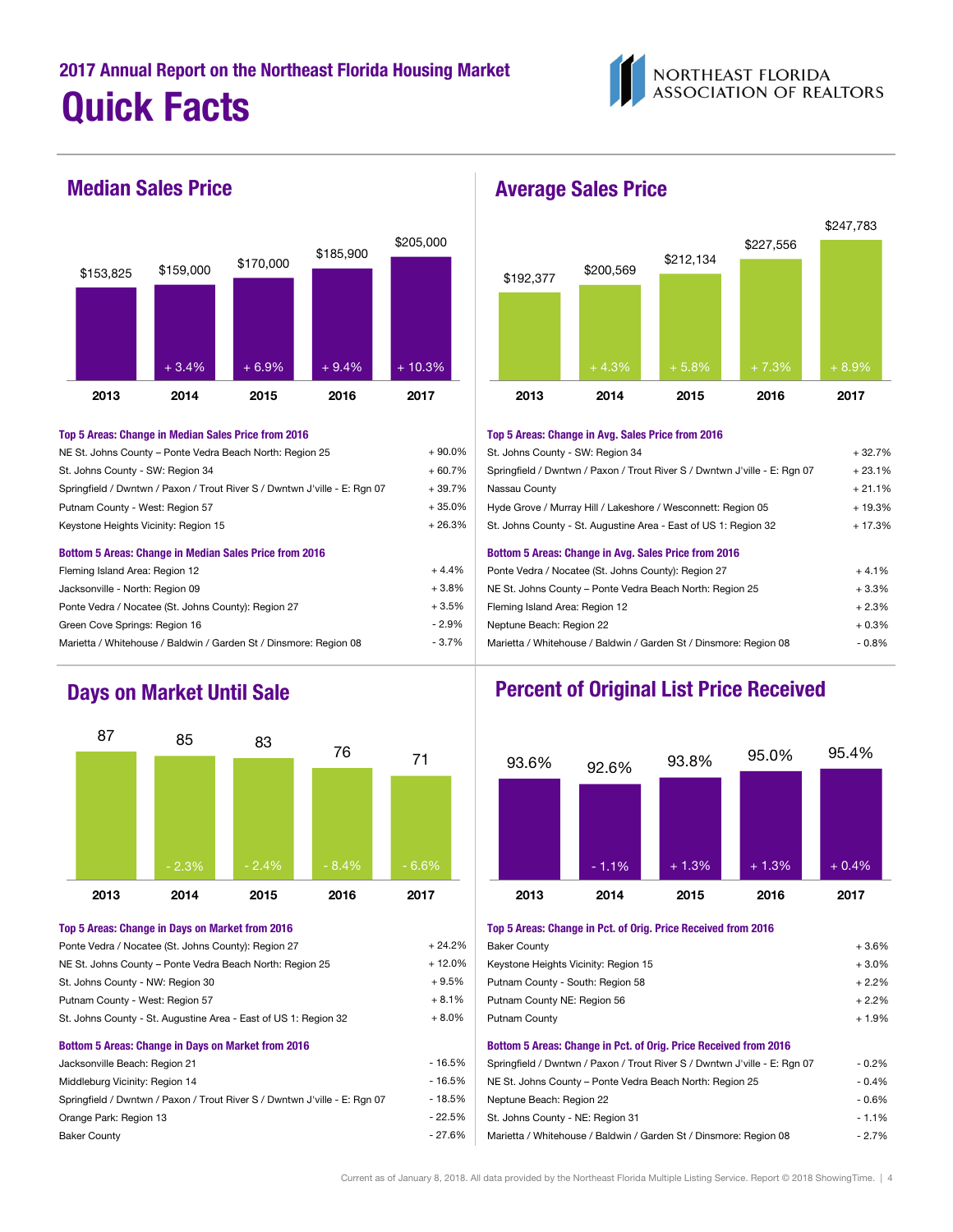# 2017 Annual Report on the Northeast Florida Housing Market Property Type Review





 $+9.0\%$   $+9.8\%$  95.3% 96.1%

One-Year Change in Price Single-Family Detached



\$105K \$110K \$120K \$132K \$145K

| <b>Top Areas: Condo-Townhouse Market Share in 2017</b>              |       |
|---------------------------------------------------------------------|-------|
| <b>Entire MLS</b>                                                   | 14.8% |
| Jacksonville Beach: Region 21                                       | 42.4% |
| Ponte Vedra Bch / S Ponte Vedra Bch / Vilano Bch / Palm Vly: Rgn 26 | 33.3% |
| Southside: Region 02                                                | 32.6% |
| St. Johns County - SE: Region 33                                    | 29.2% |
| NE St. Johns County - Ponte Vedra Beach North: Region 25            | 27.1% |
| St. Johns County - St. Augustine Area - East of US 1: Region 32     | 24.8% |
| Neptune Beach: Region 22                                            | 22.5% |
| Southside / Mandarin / Bartram: Region 01                           | 22.1% |
| Atlantic Beach: Region 23                                           | 19.2% |
| <b>Duval County</b>                                                 | 17.2% |
| St. Johns County                                                    | 16.5% |
| Fleming Island Area: Region 12                                      | 15.4% |
| Riverside / Avondale / Ortega: Region 03                            | 12.3% |
| Nassau County                                                       | 12.1% |
| Orange Park: Region 13                                              | 11.7% |
| St. Johns County - NW: Region 30                                    | 11.3% |
| Arlington / Fort Caroline: Region 04                                | 11.2% |
| Hyde Grove / Murray Hill / Lakeshore / Wesconnett: Region 05        | 9.9%  |
| Clay County                                                         | 8.3%  |
| St. Johns County - NE: Region 31                                    | 7.4%  |
| West Jacksonville: Region 06                                        | 5.6%  |
| Ponte Vedra / Nocatee (St. Johns County): Region 27                 | 5.0%  |
| Putnam County - South: Region 58                                    | 4.4%  |
| West Jacksonville: Region 06                                        | 3.8%  |
| Jacksonville - North: Region 09                                     | 3.5%  |

Pct. of Orig. List Price Received Single-Family Detached

Pct. of Orig. List Price Received Condo-Townhouse

## Median Sales Price **Price Percent of Original List Price Received** Percent of Original List Price Received



Condo-Townhouse

One-Year Change in Price

 $2013$  2014 2015 2016 2017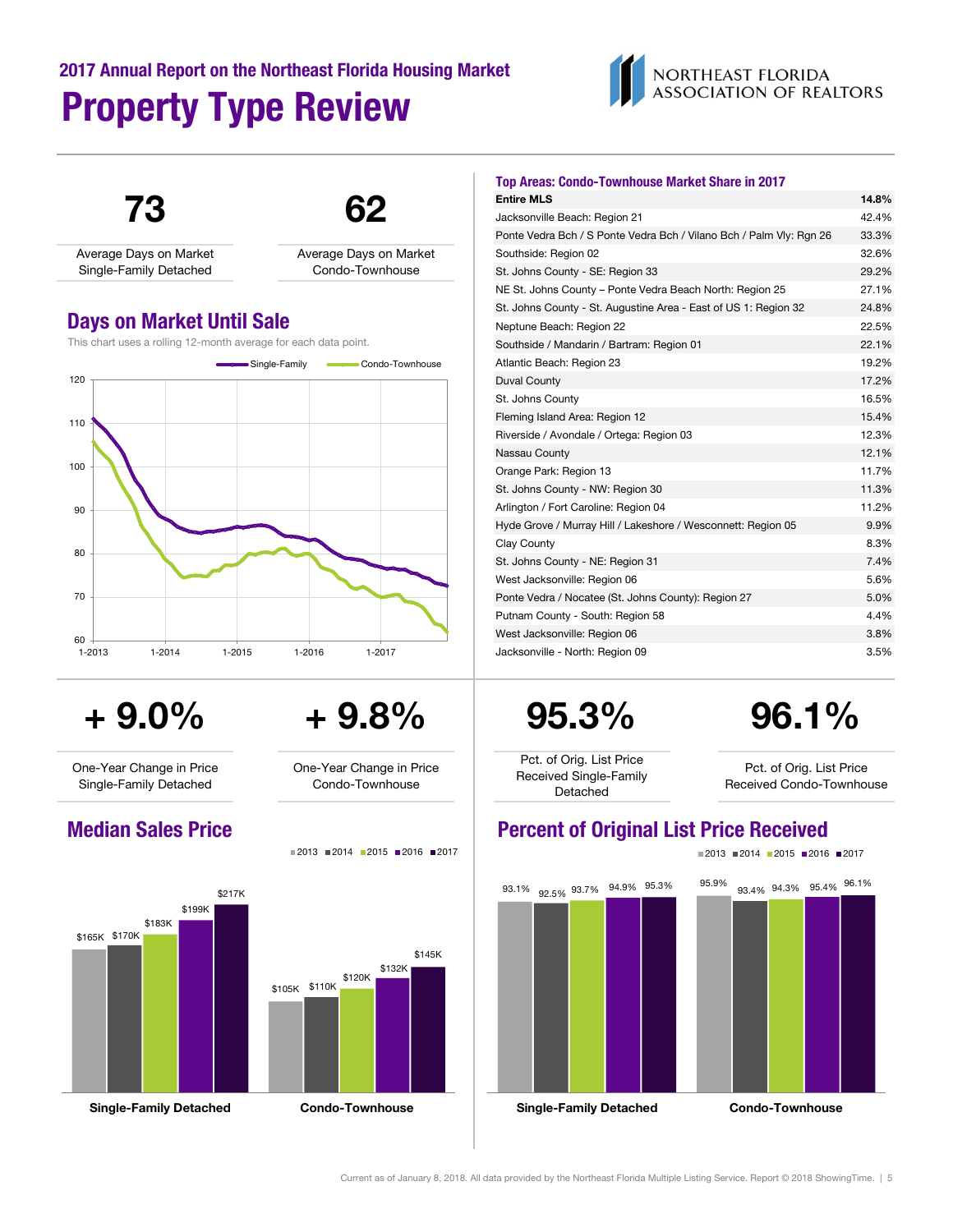# Lender-Mediated Review 2017 Annual Report on the Northeast Florida Housing Market



 $8.9\%$  - 44.3%

% of Closed Sales in 2017 That Were Lender-Mediated One-Year Change in Sales of Lender-Mediated

## % of Sales That Were Lender-Mediated



+ 33.3%

Five-Year Change in Price All Properties

# + 27.8%

Five-Year Change in Price Lender-Mediated Properties

| Putnam County NE: Region 56                                               | 24.4% |
|---------------------------------------------------------------------------|-------|
| Marietta / Whitehouse / Baldwin / Garden St / Dinsmore: Region 08         | 23.4% |
| Putnam County                                                             | 21.4% |
| Putnam County - West: Region 57                                           | 20.3% |
| Springfield / Dwntwn / Paxon / Trout River S / Dwntwn J'ville - E: Rgn 07 | 17.7% |
| Keystone Heights Vicinity: Region 15                                      | 17.7% |
| Putnam County - South: Region 58                                          | 17.5% |
| <b>Baker County</b>                                                       | 14.0% |
| St. Johns County - SW: Region 34                                          | 14.0% |
| Middleburg Vicinity: Region 14                                            | 13.5% |
| West Jacksonville: Region 06                                              | 12.7% |
| Jacksonville - North: Region 09                                           | 12.0% |
| Orange Park: Region 13                                                    | 10.9% |
| Clay County                                                               | 10.9% |
| Hyde Grove / Murray Hill / Lakeshore / Wesconnett: Region 05              | 10.9% |
| Nassau County                                                             | 10.8% |
| Duval County                                                              | 9.4%  |
| Arlington / Fort Caroline: Region 04                                      | 8.8%  |
| Southside: Region 02                                                      | 7.3%  |
| Fleming Island Area: Region 12                                            | 7.2%  |
| Green Cove Springs: Region 16                                             | 6.5%  |
| Southside / Mandarin / Bartram: Region 01                                 | 6.0%  |
| Atlantic Beach: Region 23                                                 | 5.8%  |
| St. Johns County - NE: Region 31                                          | 5.4%  |
| St. Johns County - St. Augustine Area - East of US 1: Region 32           | 5.0%  |

Entire MLS 8.9%

Top Areas: Lender-Mediated Market Share in 2017

+ 10.2%

Five-Year Change in Price Traditional Properties

## Median Sales Price

 $2013$  2014 2015 2016 2017



Current as of January 8, 2018. All data provided by the Northeast Florida Multiple Listing Service. Report © 2018 ShowingTime. | 6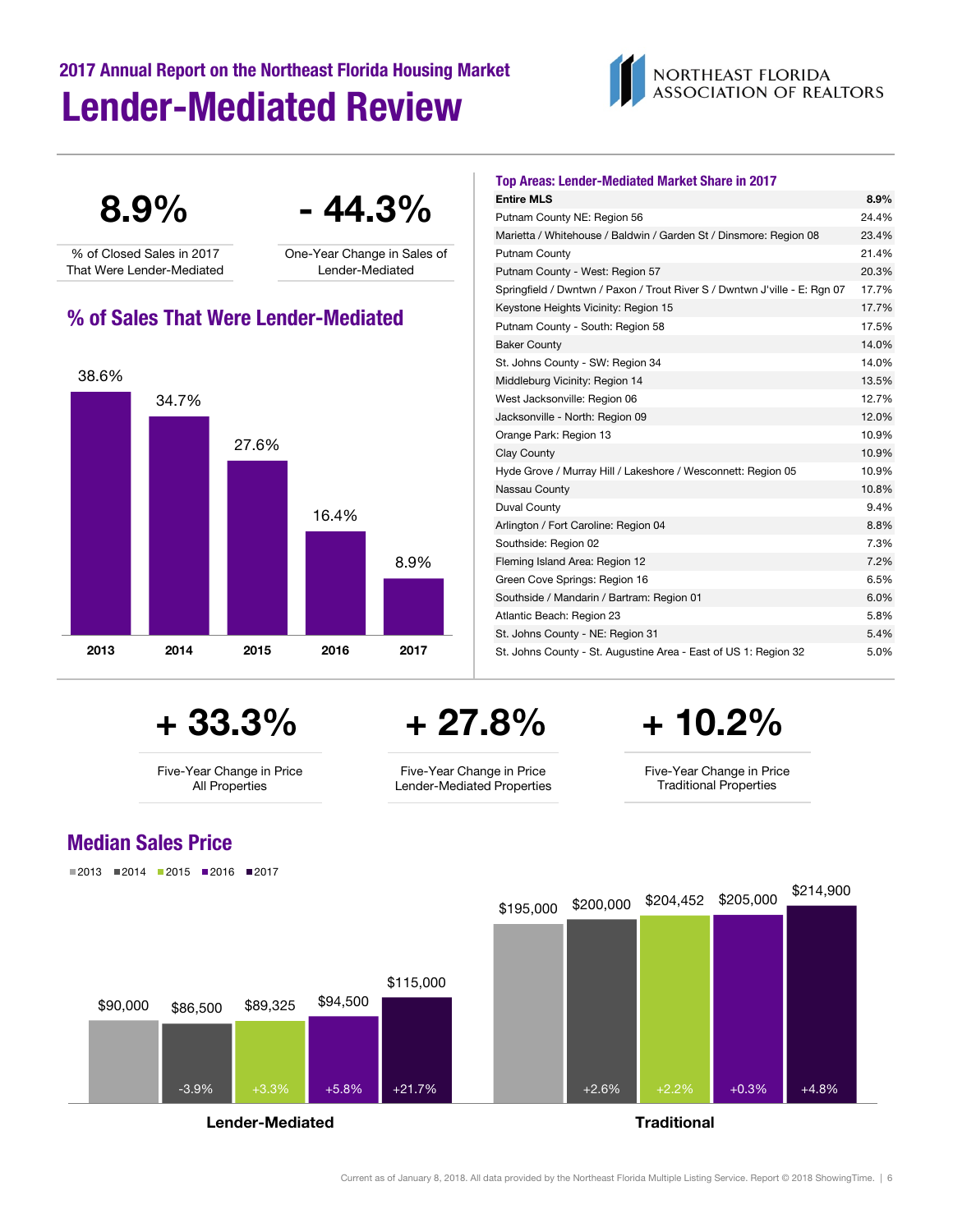# 2017 Annual Report on the Northeast Florida Housing Market New Construction Review



## Oct '17 103 Peak of New Construction Inventory Drop in New Construction Inventory from Peak  $1,000$   $1-2013$ 1,100 1,200 1,300 1,400 1,500 1,600 1,700 1,800 1-2013 1-2014 1-2015 1-2016 1-2017 New Construction Homes for Sale

4.3 2.6

Year-End Months Supply New Construction

Year-End Months Supply Previously Owned

 $2013$  2014 2015 2016 2017



| <b>Top Areas: New Construction Market Share in 2017</b>             |       |
|---------------------------------------------------------------------|-------|
| <b>Entire MLS</b>                                                   | 16.0% |
| Ponte Vedra / Nocatee (St. Johns County): Region 27                 | 60.6% |
| St. Johns County - NE: Region 31                                    | 45.5% |
| St. Johns County - NW: Region 30                                    | 36.1% |
| St. Johns County                                                    | 33.3% |
| Green Cove Springs: Region 16                                       | 31.6% |
| Nassau County                                                       | 31.0% |
| St. Johns County - SE: Region 33                                    | 30.5% |
| Jacksonville - North: Region 09                                     | 24.5% |
| <b>Baker County</b>                                                 | 17.6% |
| Middleburg Vicinity: Region 14                                      | 14.0% |
| St. Johns County - SW: Region 34                                    | 12.8% |
| West Jacksonville: Region 06                                        | 12.7% |
| Clay County                                                         | 12.5% |
| Southside: Region 02                                                | 12.1% |
| Atlantic Beach: Region 23                                           | 11.2% |
| Orange Park: Region 13                                              | 11.2% |
| Duval County                                                        | 10.3% |
| Southside / Mandarin / Bartram: Region 01                           | 9.5%  |
| Fleming Island Area: Region 12                                      | 9.2%  |
| Jacksonville Beach: Region 21                                       | 9.0%  |
| St. Johns County - St. Augustine Area - East of US 1: Region 32     | 7.4%  |
| Neptune Beach: Region 22                                            | 6.7%  |
| Arlington / Fort Caroline: Region 04                                | 6.5%  |
| NE St. Johns County - Ponte Vedra Beach North: Region 25            | 4.7%  |
| Ponte Vedra Bch / S Ponte Vedra Bch / Vilano Bch / Palm Vly: Rgn 26 | 3.4%  |

98.4%

94.9%

Pct. of Orig. List Price Received New Construction

Pct. of Orig. List Price Received Previously Owned

## Months Supply of Inventory **Percent of Original List Price Received**

This chart uses a rolling 12-month average for each data point.

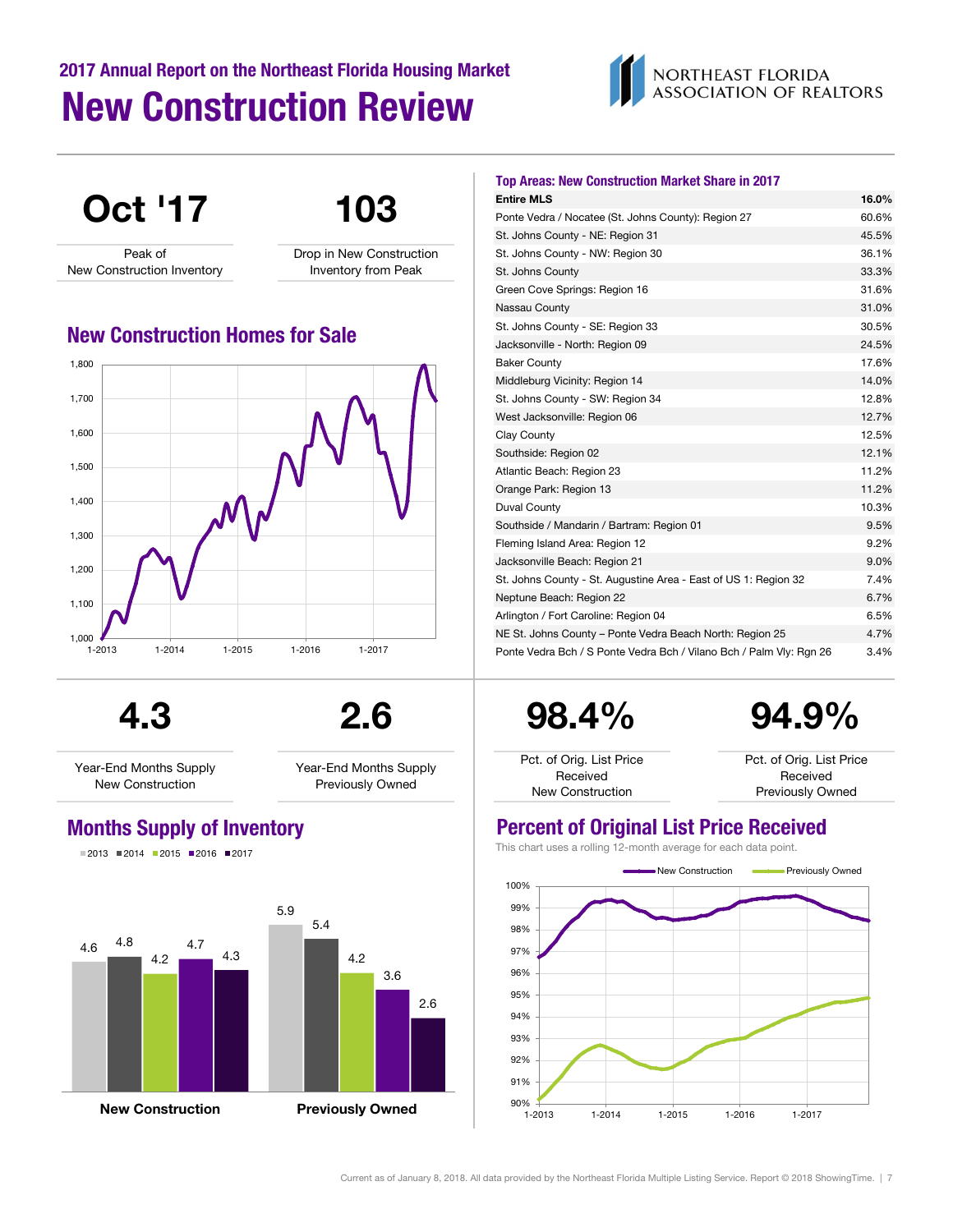

|                                                                           | Total<br><b>Closed Sales</b> | Change<br>from 2016 | <b>Percent New</b><br><b>Construction</b> | <b>Townhouse</b> | Percent Condo- Percent Lender-<br><b>Mediated</b> | Days on<br><b>Market</b> | Pct. of Orig.<br><b>Price Received</b> |
|---------------------------------------------------------------------------|------------------------------|---------------------|-------------------------------------------|------------------|---------------------------------------------------|--------------------------|----------------------------------------|
| <b>Entire MLS</b>                                                         | 28,824                       | $+2.5%$             | 16.0%                                     | 14.8%            | $8.9\%$                                           | 71                       | 95.4%                                  |
| <b>Baker County</b>                                                       | 272                          | $+28.3%$            | 17.6%                                     | $0.0\%$          | 14.0%                                             | 71                       | 95.3%                                  |
| <b>Clay County</b>                                                        | 3,896                        | $+2.5%$             | 12.5%                                     | 8.3%             | 10.9%                                             | 66                       | 96.2%                                  |
| <b>Duval County</b>                                                       | 15,862                       | $+1.2%$             | 10.3%                                     | 17.2%            | $9.4\%$                                           | 62                       | 95.5%                                  |
| <b>Nassau County</b>                                                      | 1,106                        | $+0.8%$             | 31.0%                                     | 12.1%            | 10.8%                                             | 89                       | 95.7%                                  |
| <b>Putnam County</b>                                                      | 889                          | - 3.3%              | $0.6\%$                                   | 2.0%             | 21.4%                                             | 121                      | 89.1%                                  |
| <b>St. Johns County</b>                                                   | 6,234                        | $+5.2%$             | 33.3%                                     | 16.5%            | $3.4\%$                                           | 86                       | 96.0%                                  |
| Arlington / Fort Caroline: Region 04                                      | 2,060                        | $+3.4%$             | 6.5%                                      | 11.2%            | 8.8%                                              | 54                       | 96.6%                                  |
| Atlantic Beach: Region 23                                                 | 365                          | $+5.8%$             | 11.2%                                     | 19.2%            | 5.8%                                              | 70                       | 95.8%                                  |
| Fleming Island Area: Region 12                                            | 677                          | $+6.6%$             | 9.2%                                      | 15.4%            | 7.2%                                              | 71                       | 95.9%                                  |
| Green Cove Springs: Region 16                                             | 294                          | $+8.5%$             | 31.6%                                     | 0.7%             | 6.5%                                              | 86                       | 96.1%                                  |
| Hyde Grove / Murray Hill / Lakeshore / Wesconnett: Region 05              | 1,232                        | $+3.5%$             | 2.9%                                      | 9.9%             | 10.9%                                             | 59                       | 94.8%                                  |
| Jacksonville - North: Region 09                                           | 1,494                        | $+3.7%$             | 24.5%                                     | 3.5%             | 12.0%                                             | 67                       | 96.1%                                  |
| Jacksonville Beach: Region 21                                             | 611                          | $+1.0%$             | 9.0%                                      | 42.4%            | 2.8%                                              | 66                       | 95.5%                                  |
| Keystone Heights Vicinity: Region 15                                      | 220                          | $+22.2%$            | $0.0\%$                                   | $0.0\%$          | 17.7%                                             | 103                      | 92.1%                                  |
| Marietta / Whitehouse / Baldwin / Garden St / Dinsmore: Region 08         | 218                          | $-27.3%$            | 2.3%                                      | 0.0%             | 23.4%                                             | 69                       | 93.3%                                  |
| Middleburg Vicinity: Region 14                                            | 962                          | $-4.7%$             | 14.0%                                     | 1.5%             | 13.5%                                             | 66                       | 95.8%                                  |
| Neptune Beach: Region 22                                                  | 120                          | $-1.6%$             | 6.7%                                      | 22.5%            | 4.2%                                              | 67                       | 94.4%                                  |
| Orange Park: Region 13                                                    | 1,765                        | $+0.7%$             | 11.2%                                     | 11.7%            | 10.9%                                             | 55                       | 97.0%                                  |
| Ponte Vedra / Nocatee (St. Johns County): Region 27                       | 903                          | $+5.1%$             | 60.6%                                     | 5.0%             | 0.6%                                              | 82                       | 98.7%                                  |
| Ponte Vedra Bch / S Ponte Vedra Bch / Vilano Bch / Palm Vly: Rgn 26       | 705                          | $+8.3%$             | 3.4%                                      | 33.3%            | 4.5%                                              | 90                       | 94.7%                                  |
| NE St. Johns County – Ponte Vedra Beach North: Region 25                  | 214                          | $+7.0%$             | 4.7%                                      | 27.1%            | 3.7%                                              | 93                       | 93.0%                                  |
| Putnam County - South: Region 58                                          | 251                          | - 13.7%             | 0.4%                                      | 4.4%             | 17.5%                                             | 120                      | 88.8%                                  |
| Putnam County - West: Region 57                                           | 251                          | $+6.4%$             | $0.0\%$                                   | 0.0%             | 20.3%                                             | 133                      | 87.7%                                  |
| Putnam County NE: Region 56                                               | 389                          | 0.0%                | 1.0%                                      | 1.8%             | 24.4%                                             | 114                      | 90.1%                                  |
| Riverside / Avondale / Ortega: Region 03                                  | 538                          | $-10.2%$            | 2.6%                                      | 12.3%            | 4.5%                                              | 79                       | 93.5%                                  |
| Southside: Region 02                                                      | 3,512                        | $-0.5%$             | 12.1%                                     | 32.6%            | 7.3%                                              | 63                       | 96.2%                                  |
| Southside / Mandarin / Bartram: Region 01                                 | 2,746                        | $+2.0%$             | 9.5%                                      | 22.1%            | 6.0%                                              | 58                       | 96.3%                                  |
| Springfield / Dwntwn / Paxon / Trout River S / Dwntwn J'ville - E: Rgn 07 | 1,206                        | $+12.3%$            | 3.4%                                      | 2.2%             | 17.7%                                             | 66                       | 89.8%                                  |
| St. Johns County - NE: Region 31                                          | 312                          | $-6.0%$             | 45.5%                                     | 7.4%             | 5.4%                                              | 98                       | 94.7%                                  |
| St. Johns County - NW: Region 30                                          | 2,763                        | $+7.8%$             | 36.1%                                     | 11.3%            | 3.3%                                              | 81                       | 96.3%                                  |
| St. Johns County - SE: Region 33                                          | 1,204                        | $+6.0%$             | 30.5%                                     | 29.2%            | 3.6%                                              | 89                       | 95.4%                                  |
| St. Johns County - St. Augustine Area - East of US 1: Region 32           | 121                          | $-7.6%$             | 7.4%                                      | 24.8%            | 5.0%                                              | 122                      | 91.5%                                  |
| St. Johns County - SW: Region 34                                          | 86                           | $-18.1%$            | 12.8%                                     | 0.0%             | 14.0%                                             | 77                       | 94.9%                                  |
| West Jacksonville: Region 06                                              | 1,587                        | $-4.6%$             | 12.7%                                     | 5.6%             | 12.7%                                             | 58                       | 96.3%                                  |